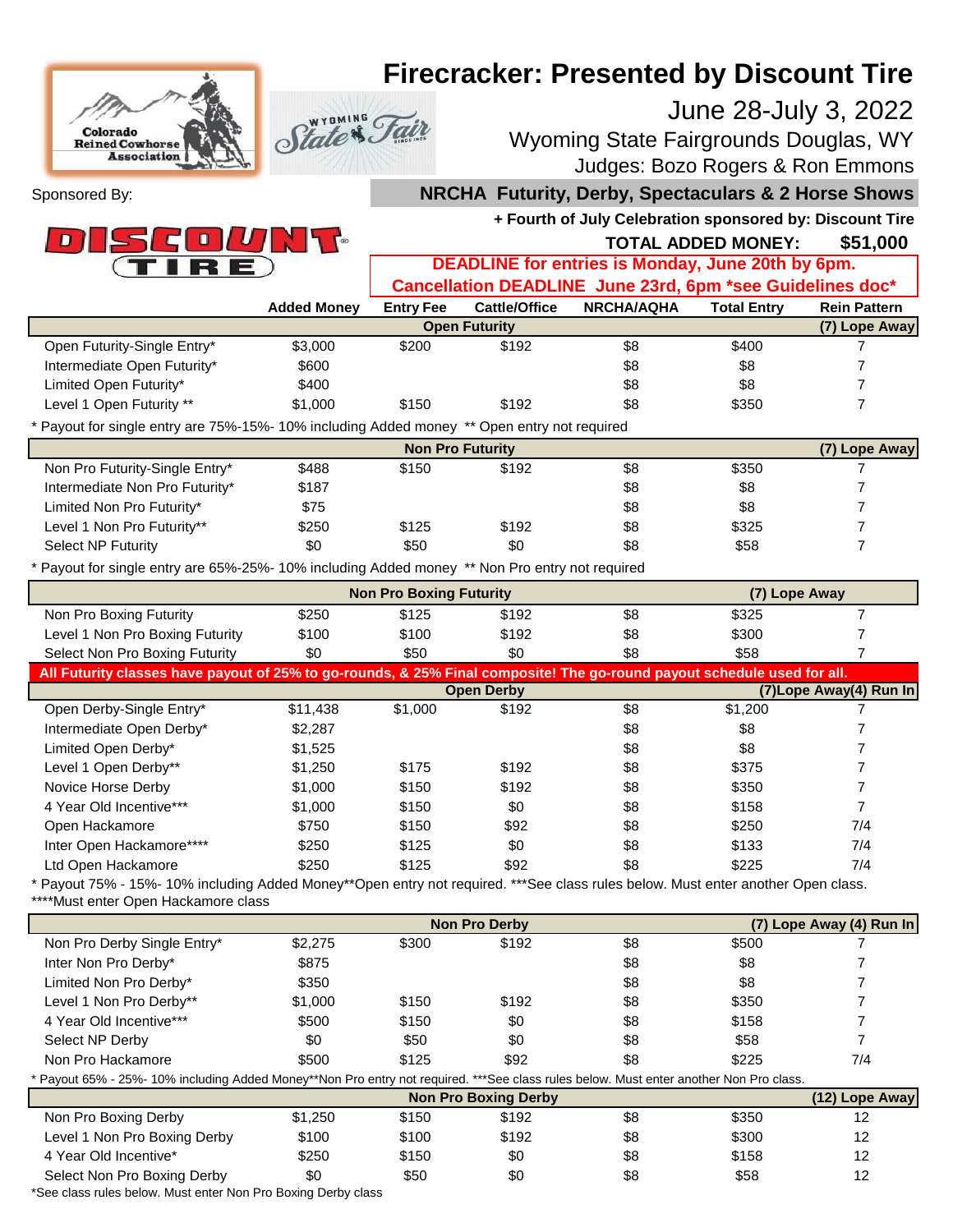|                             |         | <b>Open Bridle/Two Rein</b> | $(12)$ Lope Away $(4)$ Run In |     |       |      |
|-----------------------------|---------|-----------------------------|-------------------------------|-----|-------|------|
| Open Stock Horse Challenge* | \$2,000 | \$250                       | \$217                         | \$8 | \$475 | 12   |
| Open Bridle/ Two Rein Spect | \$2,000 | \$200                       | \$192                         | \$8 | \$400 | 12   |
| Open Bridle                 | \$1,000 | \$175                       | \$92                          | \$8 | \$275 | 12/4 |
| Intermediate Open Bridle**  | \$250   | \$125                       | \$0                           | \$8 | \$133 | 12/4 |
| Ltd Open Bridle             | \$250   | \$125                       | \$92                          | \$8 | \$225 | 12/4 |
| Novice Horse Bridle         | \$0     | \$100                       | \$92                          | \$8 | \$200 | 12/4 |
| Open Two Rein               | \$750   | \$150                       | \$92                          | \$8 | \$250 | 12/4 |

\* Can be stand alone or use scores from Bridle Spectacular, no barrier, break away. 20% to each go round, 20% to final.\*\*Must enter Open Bridle class

|                                |         | Non Pro Bridle/Two Rein | $(12)$ Lope Away (4) Run In |     |       |      |
|--------------------------------|---------|-------------------------|-----------------------------|-----|-------|------|
| Non Pro Stock Horse Challenge* | \$1,000 | \$200                   | \$217                       | \$8 | \$425 | 12   |
| Non Pro Bridle/Two Rein Spect  | \$1,000 | \$150                   | \$192                       | \$8 | \$350 | 12   |
| Limited Non Pro Bridle Spect   | \$250   | \$125                   | \$192                       | \$8 | \$325 | 12   |
| Non Pro Bridle                 | \$750   | \$150                   | \$92                        | \$8 | \$250 | 12/4 |
| Int Non Pro Bridle             | \$250   | \$125                   | \$92                        | \$8 | \$225 | 12/4 |
| Limited Non Pro Bridle         | \$250   | \$100                   | \$92                        | \$8 | \$200 | 12/4 |
| Select Non Pro Bridle          | \$0     | \$50                    | \$0                         | \$8 | \$58  | 12/4 |
| Non Pro Two Rein               | \$250   | \$125                   | \$92                        | \$8 | \$225 | 12/4 |

\*Can be stand alone or use scores from Bridle Spectacular, no barrier, break away. 20% to each go round, 20% to finals

|                                                     |         |                               | Youth                 |                           |                           | $(12)$ Lope Away (4) Run In |
|-----------------------------------------------------|---------|-------------------------------|-----------------------|---------------------------|---------------------------|-----------------------------|
| <b>Youth Cow Horse</b>                              | \$100   | \$50                          | \$42                  | \$8                       | \$100                     | 12/4                        |
| Youth Boxing                                        | \$0     | \$25                          | \$42                  | \$8                       | \$75                      | 12/4                        |
|                                                     |         |                               | <b>Non Pro Boxing</b> |                           |                           | (12) Lope Away (4) Run In   |
| Non Pro Boxing Spectacular                          | \$1,000 | \$150                         | \$192                 | \$8                       | \$350                     | 12                          |
| Non Pro Boxing                                      | \$500   | \$125                         | \$92                  | \$8                       | \$225                     | 12/4                        |
| Intermediate Non Pro Boxing                         | \$0     | \$25                          | \$82                  | \$8                       | \$115                     | 12/4                        |
| Select Non Pro Boxing                               | \$0     | \$15                          | \$0                   | \$8                       | \$23                      | 12/4                        |
|                                                     |         | <b>Limited Non Pro Boxing</b> |                       |                           | (12) Lope Away (4) Run In |                             |
| Limited Non Pro Boxing                              | \$0     | \$25                          | \$82                  | \$8                       | \$115                     | 12/4                        |
| Select Non Pro Boxing                               | \$0     | \$15                          | \$0                   | \$8                       | \$23                      | 12/4                        |
|                                                     |         |                               | <b>Box Drive</b>      |                           |                           | (12) Lope Away (4) Run In   |
| <b>Box Drive</b>                                    | \$50    | \$50                          | \$92                  | \$8                       | \$150                     | 12/4                        |
|                                                     |         |                               | Pro Am/Box            |                           |                           | (12) Lope Away (4) Run In   |
| Pro Am Box                                          | \$0     | \$25                          | \$82                  | \$0                       | \$107                     | 12/4                        |
|                                                     |         | <b>Jackpot Classes</b>        |                       | (12) Lope Away (4) Run In |                           |                             |
| Jackpot Rein/Fence*                                 | \$0     | \$50                          | \$80                  | \$0                       | \$130                     | 12/4                        |
| Jackpot Rein/Box*                                   | \$0     | \$25                          | \$80                  | \$0                       | \$105                     | 12/4                        |
| *Jackpots are judged and there is a jackpot payout. |         |                               |                       |                           |                           |                             |

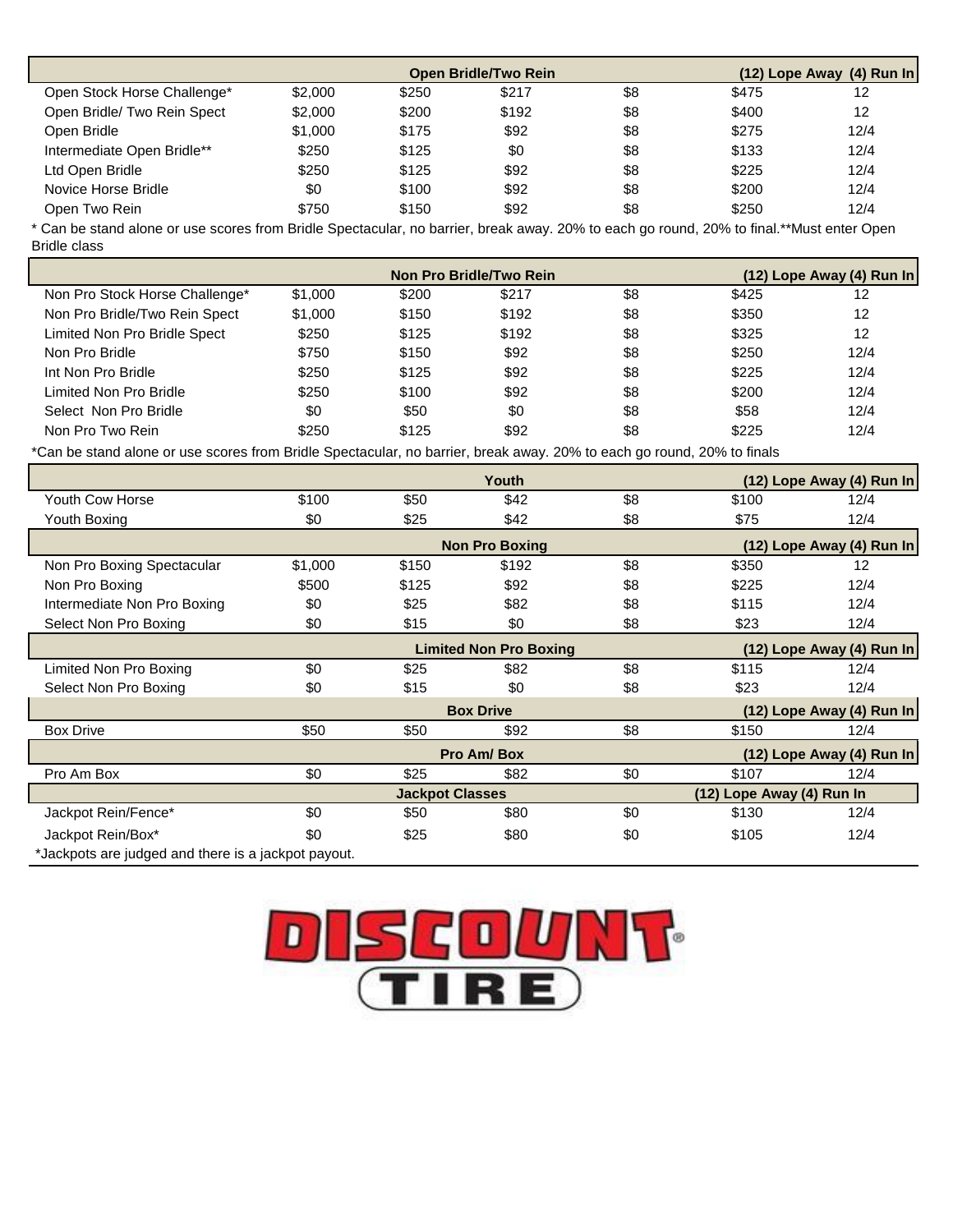#### **Class Rules:**

i) **Open LAE Single Entry Fee/Level 1 LAE will have separate entry fees, added money, and payouts.** Payouts: 30% go rounds, 70% to final Payout for Open events/divisions 75% - 15% - 10%.

ii) **Non Pro- LAE Single Entry fee:** Payout for events/divisions 65% - 25% - 10% in accordance with NRCHA rule 7.2 Payouts: 30% to go rounds, 70% to final Payout.

iii) **4 Year Old Incentive** -Limited to 4 year old horses, Must have less than \$5,000 NRCHA earnings as of November 16, 2021. Contestants must enter another Derby division.

iv) **Novice Horse Bridle** - Horse's lifetime earnings must be less than \$7,500 as of November 16, 2021.

v) **Classes shown in same box on show bill run concurrently.** When cross-entering you pay highest cattle & office charge. With the exception of Two Rein Show #2 which will show as a separate class, see Schedule.

vi) **All open or non pro derby classes** (except Select & 4 Year Old Incentives), can be entered in any combination for which rider and horse are eligible.

vii) **For all select classes**, rider must be age 55 or over as of November 16 of current show year. Select derby class requires entry in the non pro and/or Level 1 derby class. Select bridle requires entry in one or more of the non pro bridle classes. Select non pro boxing requires entry in one of the non pro boxing classes, but Select can only be entered once.

#### **viii) Video Fee is \$15 for three event horses, and \$10 for all others.**

ix) **Pro Am Box class (unapproved box class)** is open to **any rider with less than \$250 in lifetime NRCHA earnings.**

x) NRCHA 2022 class name changes and, level changes see in NRCHA rule book, definitions and divisions

#### **Stalls/RV Spaces/Hotels:**

i) Stalls \$40/night. No shavings included.

ii) Shavings \$10 per bag

iii) \$30/day haul in fee for any horse not stalled.

iv) **RV spaces - \$45/night first come, there are so many full hook ups and two shower houses you need to PLEASE reserve and pay through a link coming soon! You will be able to pick your own spot!** 

v) Hotel - Hampton Inn & Suites, 1730 Muirfield Ct, Douglas WY 82633 (307) 358-0707 mention CRCA to get rate!

Entry forms will be posted online at www.coloradoreinedcowhorse.com about 3 weeks before the show. **Even if not stalling, you must fill out Entry form.** Once you have filled out each form just hit the Green Submit arrow at top of form and form will be emailed. You will receive email confirmation for receipt of form within 48 hours. **Entry questions or confirmation of entry e-mail crcaentries@yahoo.com RV reservations must be made on the fairgrounds link coming soon!**

#### **Office Hours**

**Monday** 

4:00 pm to 6:00 pm

Tuesday-Sunday

7:00 am to Show End **We accept cash or checks only!**

Classes will be drawn at 5pm the day before the following days classes. Entries will be accepted after draw times up until the class actually starts. However, entries after the draw time will generally be drawn last in the class. If multiple horses are entered late we will do our best to split your entries depending on class numbers and number of sets.

#### **Class Draw Times**

All class draw times are 5pm the day before classes are run.